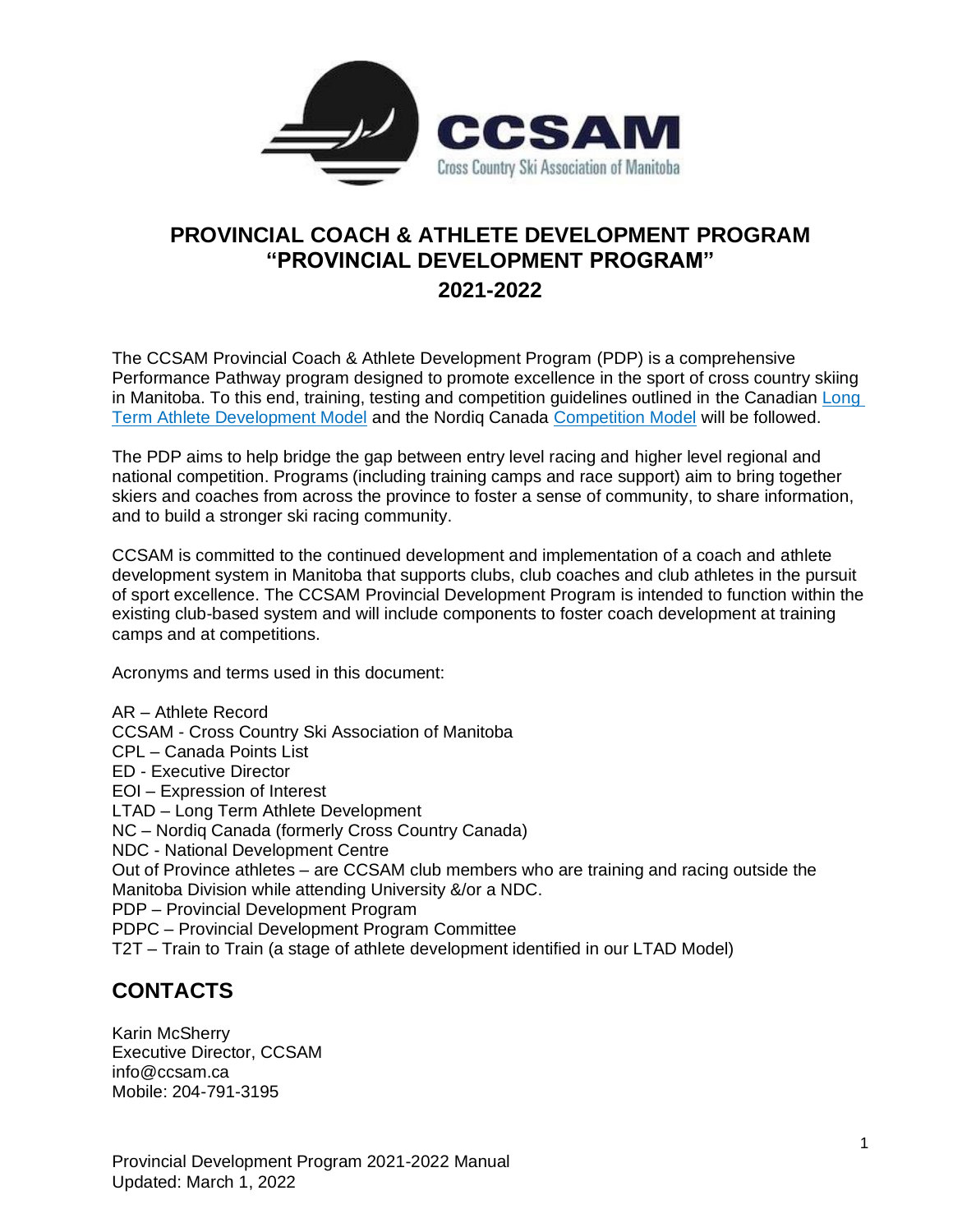# **PROVINCIAL DEVELOPMENT PROGRAM COMMITTEE MEMBERS**

| Raphaël Boutroy            | Male Athlete Rep                                       | rapha688@icloud.com         |
|----------------------------|--------------------------------------------------------|-----------------------------|
| Jennie Hissa               | Coach/Kenora Nordic Rep                                | jhissa7@gmail.com           |
| Ihor Barwinsky             | Coach/Assiniboine Club Rep                             | ihor@mts.net                |
| Julie Brodeur              | <b>Parent Rep</b>                                      | julie@brodeuronline.com     |
| Karin McSherry             | <b>CCSAM Executive Director</b>                        | info@ccsam.ca               |
| Andrew Vanden Berg         | Coach/Waxing/BTNC Rep                                  | andrew@641homes.com         |
| Megan Carter               | <b>Coaching Development Rep</b>                        | megski@mts.net              |
| <b>Pauline Nadlersmith</b> | Coach/West region rep<br><b>CCSAM Director</b>         | laughingmagpie@xplornet.com |
| <b>Richard Huybers</b>     | <b>PDP Committee Chair</b><br><b>CCSAM Board Chair</b> | rhuybers@shaw.ca            |
| Mia Sawatsky               | <b>Female Athlete Rep</b>                              | miasawatsky@gmail.com       |
| Elise Paetkau              | Coach/CWG/RRN                                          | epaetkau@gmail.com          |
| <b>Steven Wintoniw</b>     | Coach/CWG/ Downtown Nordic Rep                         | stevenwintoniw@gmail.com    |
| <b>Tamara Howard</b>       | Para Nordic Rep                                        | tambo33@hotmail.com         |

#### **Communication**

Parents and athletes are encouraged to contact the Parent and Athlete Reps respectively, with questions or concerns. However, questions and concerns can be forwarded at any time to the PDPC Chair, the CCSAM Executive Director or Board Chair or any of the PDPC members.

# **PROGRAM ELIGIBILITY**

- The CCSAM PDP is for athletes in the Train to Train (T2T) through Train to Win (T2W) stages of LTAD. Masters athletes are not eligible.
- T2T athletes are typically at least 12 years of age and racing in the U14 category.
- This program is not for beginners, but for skiers who have some racing experience in the prior season. This includes events such as local Manitoba Cup races and Wednesday Night ski races.
- Athletes and parents should consult with their club coach to discuss whether registration in the PDP is appropriate. Further information can be obtained through discussion with the CCSAM Executive Director or other members of the PDP Committee.
- Athletes must register online via the Zone4 web link provided on the CCSAM website (or Zone4.ca)
- All athletes must be registered members in good standing of a registered CCSAM club.
- All athletes competing in the U16 through Senior categories and planning to race in nationally sanctioned (NC Tier 1 or Tier 2) events, such as Nationals, Westerns, Easterns, some Divisional Cup events, need to purchase (and annually renew) a NC race license here:<https://nordiqcanada.ca/races/racing-license/> **NC LICENSES EXPIRE JULY 1ST. DO NOT PURCHASE OR RENEW BEFORE THIS DATE.**
- Athletes must read, understand and agree to the PDP Athlete Code of Conduct.
- There is no deadline for registration; however, please note that the ski season begins with dryland training in the spring. For planning, logistics & communications reasons athletes should register by **May 1st** each year.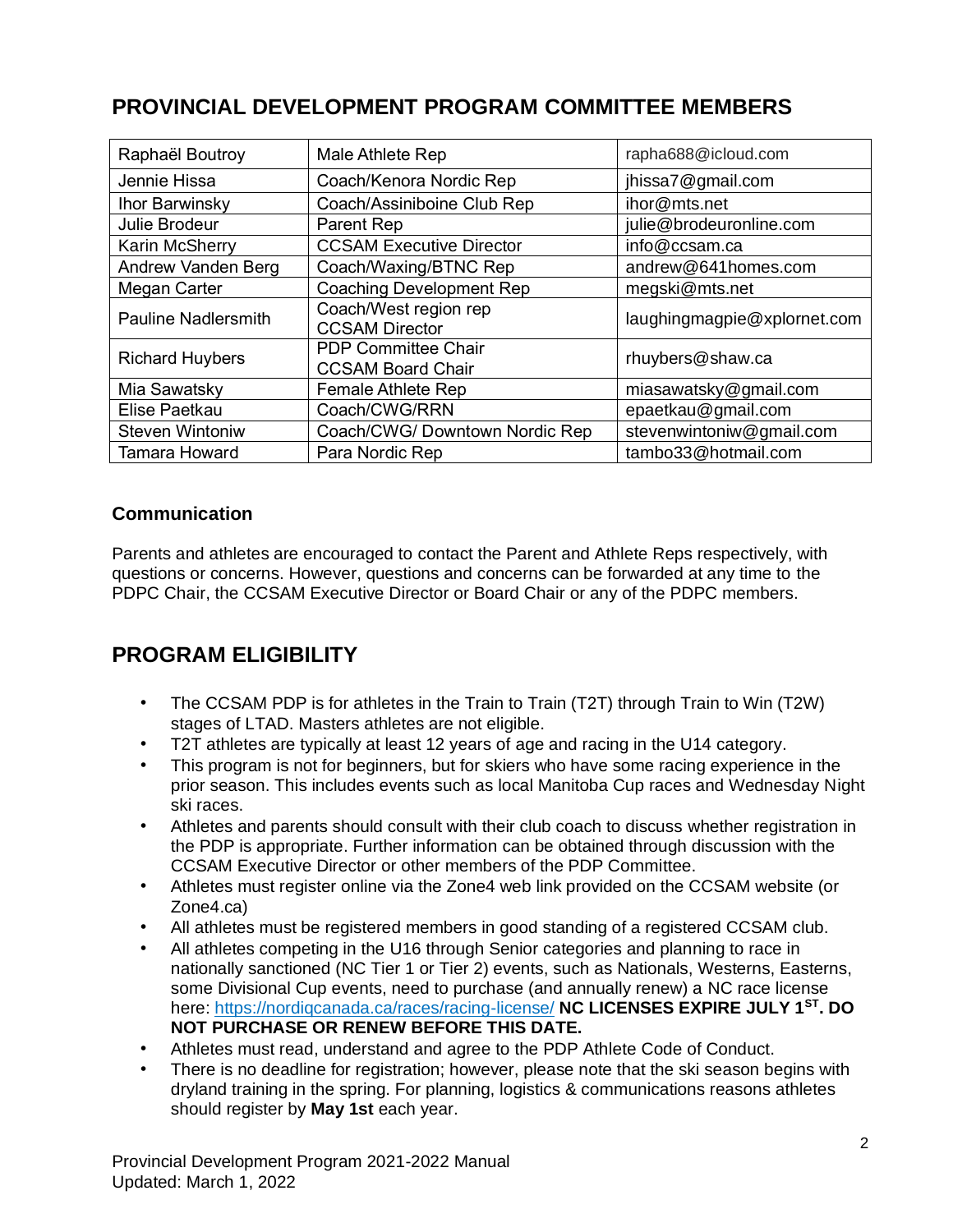• \*NEW\* for 2021-2022 all traveling athletes and staff must comply with [CCSAM Vaccination](https://www.ccsam.ca/wp-content/uploads/2021/11/policy-Covid19-Vaccination-Nov2021.pdf)  **[Policy](https://www.ccsam.ca/wp-content/uploads/2021/11/policy-Covid19-Vaccination-Nov2021.pdf)** 

#### **2021-2022 Race Categories**

| <b>Race Category</b> | Year of Birth (YOB)      |
|----------------------|--------------------------|
| U14 Girls/Boys       | 2009 & 2008 (12 & 13)    |
| U16 Girls/Boys       | 2007 & 2006 (14 & 15)    |
| U18 Girls/Boys       | 2005 & 2004 (16 & 17)    |
| U20 Women/Men        | 2003 & 2002 (18 & 19)    |
| U23 Women/Men        | $2001 - 1999$ (20 to 22) |
| Senior Women/Men     | 1998 - 1992 (23 to 29)   |

# **PROVINCIAL DEVELOPMENT PROGRAM GOALS**

- To foster collaboration between division ski clubs and coaches to facilitate the sharing of knowledge between coaches and programs.
- To build a strong ski community by bringing together skiers from different clubs within the division for team building, training and racing opportunities.
- To provide annual opportunities for as many athletes as possible to compete and gain valuable experiences at major events such as Western and/or the Eastern Canadian Championships and/or other Nordiq Canada sanctioned races.
- At the appropriate age and stage, to progress our developing athletes toward year round training.
- To prepare athletes (at the appropriate age & stage) to be competitive at regional and National Championships each year, and at the Canada Winter Games every 4 years.
- To provide valuable experiences and professional development opportunities for club coaches, officials, wax technicians and race organizers.

# **CCSAM TEAM TRIPS**

When funding allows, CCSAM will support Team Trips for PDP registered athletes.

The annual PDP Team Trips are typically the Western and Eastern Canadian Championships (or other events with similar depth of competition) and the Canadian National Championships.

**FAQ**: *Can anyone compete at these events or must athletes be selected by their Division?*

Most events sanctioned by Nordiq Canada are open to any member of a registered ski club. To this end, clubs & coaches are encouraged to consider organizing club trips for developing athletes and PP athletes not selected for PDP Team Trips.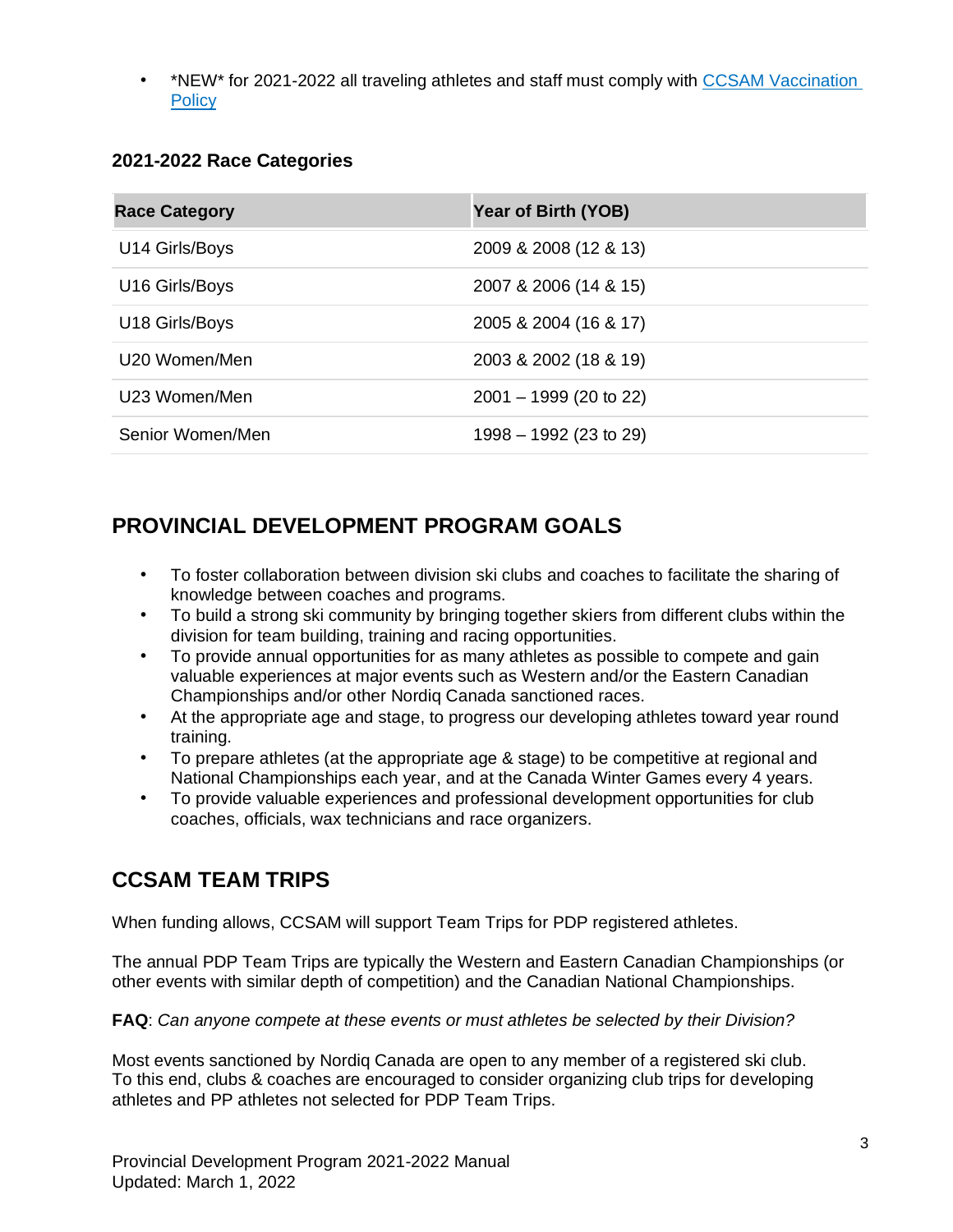CCSAM understands the financial constraints and logistic complexity involved and encourages clubs to communicate with us to explore club fundraising options and coach development planning.

# **COVID POLICIES & PRECAUTIONS**

All registered PDP athletes & coaches must be fully immunized against Covid-19 and possess a QR code to prove your immunization status. Please refer to the CCSAM Covid-19 Vaccination Policy – Event Attendance & Participation for full details.

# **TEAM TRIP EXPENSES**

#### **CCSAM covered expenses** (no cost to athletes)

- 1. Coaches & support staff salaries, per diems & expenses,
- 2. Wax supplies and tech support,
- 3. Race entry fee\*– **reimbursed** (see below), and
- 4. Race banquet fee\* (if appl.) **reimbursed** (see below)
- 5. NC race license\* **reimbursed** (see below)

\*excluding taxes and online processing fees

#### **Athlete assumed expenses** (coordinated by CCSAM)

- 1. Airfare
- 2. Ground transport (usually rental vans) & fuel
- 3. Accommodations
- 4. Meals
- 5. Waxing surcharge \$30 per race

All team trip travel & accommodation arrangements will be coordinated by CCSAM. Meal arrangements are managed by the coaching staff.

Athletes will receive a post trip invoice for the above expenses less any CCSAM covered expenses incurred such as entry fees/banquet expenses & NC race license.

#### **IMPORTANT**

- 1. Athletes are responsible for acquiring or renewing their NC license at the beginning of the season.
- 2. Athletes are responsible for entering themselves into races prior to the posted deadlines and making event banquet arrangements if applicable. CCSAM will reimburse the "early bird" entry fee amount only, if applicable. Late entry fees, provincial taxes and online processing fees are not reimbursed.

Expenses not eligible for CCSAM reimbursement are equipment, clothing, food and sundry items.

### **CCSAM TEAM SELECTION**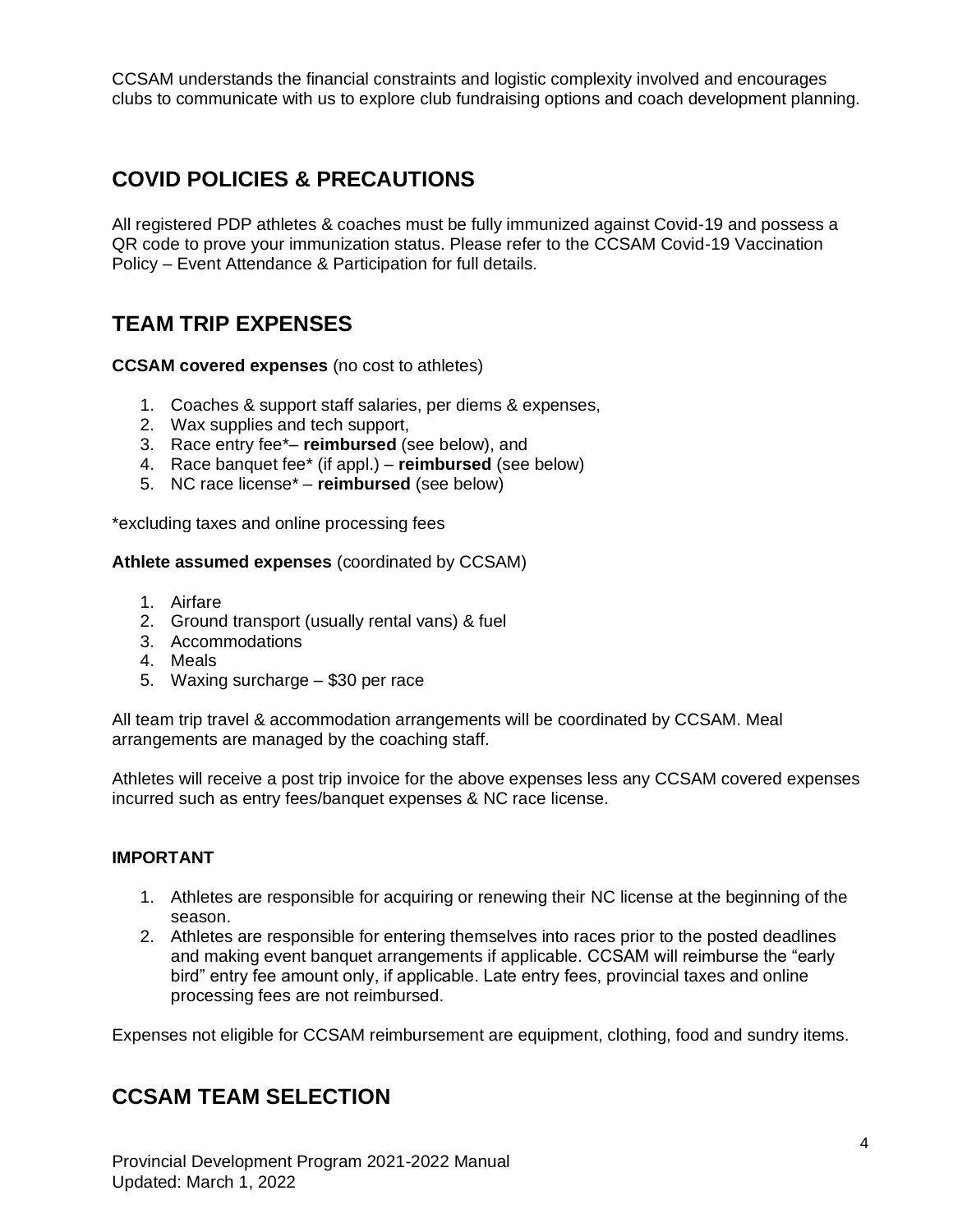The PDPC maintains a document to track registered athletes' race performances measured as [Percent \(%\) of Winner](https://docs.google.com/spreadsheets/d/1HDAsPTj_ZeEWqLAgeJn3v04fuBWJ3s4EJhJSHuiKZow/edit?usp=sharing) in each event, average per event &/or season average. This document is used by the PDPC and the Selection Committee to rank athletes' performance.

#### **PDP Selection Committee Objectives**

- To select a team of athletes representing the strongest competitors representing CCSAM clubs.
- To select athletes who are most likely to obtain podium results.
- To support as many developing athletes as possible given budget constraints and available coaching/waxing/chaperone staff.

#### **Team Selection Process**

- The PDPC will request all athletes interested in applying for ANY planned team trip to submit an **Expression of Interest (EOI)** to the CSSAM office.
- EOIs are designed to inform the PDPC and the Selection Committee on why the athlete wants to travel to the camp/competition and to identify the athlete's race goals for the event as well as their overall training/competition goals for the season.
- ONLY ATHLETES WHO CAN ACCEPT SELECTION TO A TEAM TRIP SHOULD SUBMIT AN EOI (if an athlete cannot accept a team trip position they must NOT apply for that team trip).
- If the number of EOIs submitted for a team trip is less than the maximum team size, including Alternates, then a  $2^{nd}$  call for EOIs will be made.
- The PDPC will appoint an ad hoc Selection Committee. The Selection Committee members include the Executive Director plus up to three others from our ski community considered free from conflict of interest related to decisions made by the PDPC or PDP Selection Committee.
- The Selection Committee will hold meetings to review the submitted ARs. This process should take no more than 5 week days.
- The Selection Committee may consult with and seek recommendations from club coaches during the selection process.
- The Selection Committee will choose a team of athletes based on the parameters established by the PDPC related to the event (i.e. particular event objective where applicable, number of athletes, age/category of athletes, number of team staff members for appropriate team support & supervision etc.). There will also be a ranked list of "Alternate" athletes (at least 1 of each gender) should a selected team member decline their team position.
- The PDPC, after approving the selection decisions, will then inform the athletes, parents & personal coaches. Ideally, this will occur 10 – 14 days prior to team departure. With 14 days being ideal and 10 days considered a minimum.
- If any selected athletes decline their team position (due to UNFORESEEN circumstances), athletes on the Alternate list will be offered that position, in the order of their ranked position.
- Gender quota is not a factor in team selection; however, the Selection Committee cannot select a team that has less than 2 athletes of a single gender, i.e. a minimum of 2 female  $+$ 2 male athletes must be selected to each team.
- Team size is determined by many factors including event objectives (e.g. athlete experience/development, Canada Games preparation etc.), event location, available accommodations, available support staff, expected cost of the trip etc.
- Selected athletes (including Alternates) are expected to confirm their team position and forward a trip deposit (not applicable to Alternates), as soon as possible to a maximum of 5 days after being notified. See Trip Cancellation policy. Trip deposits vary and are typically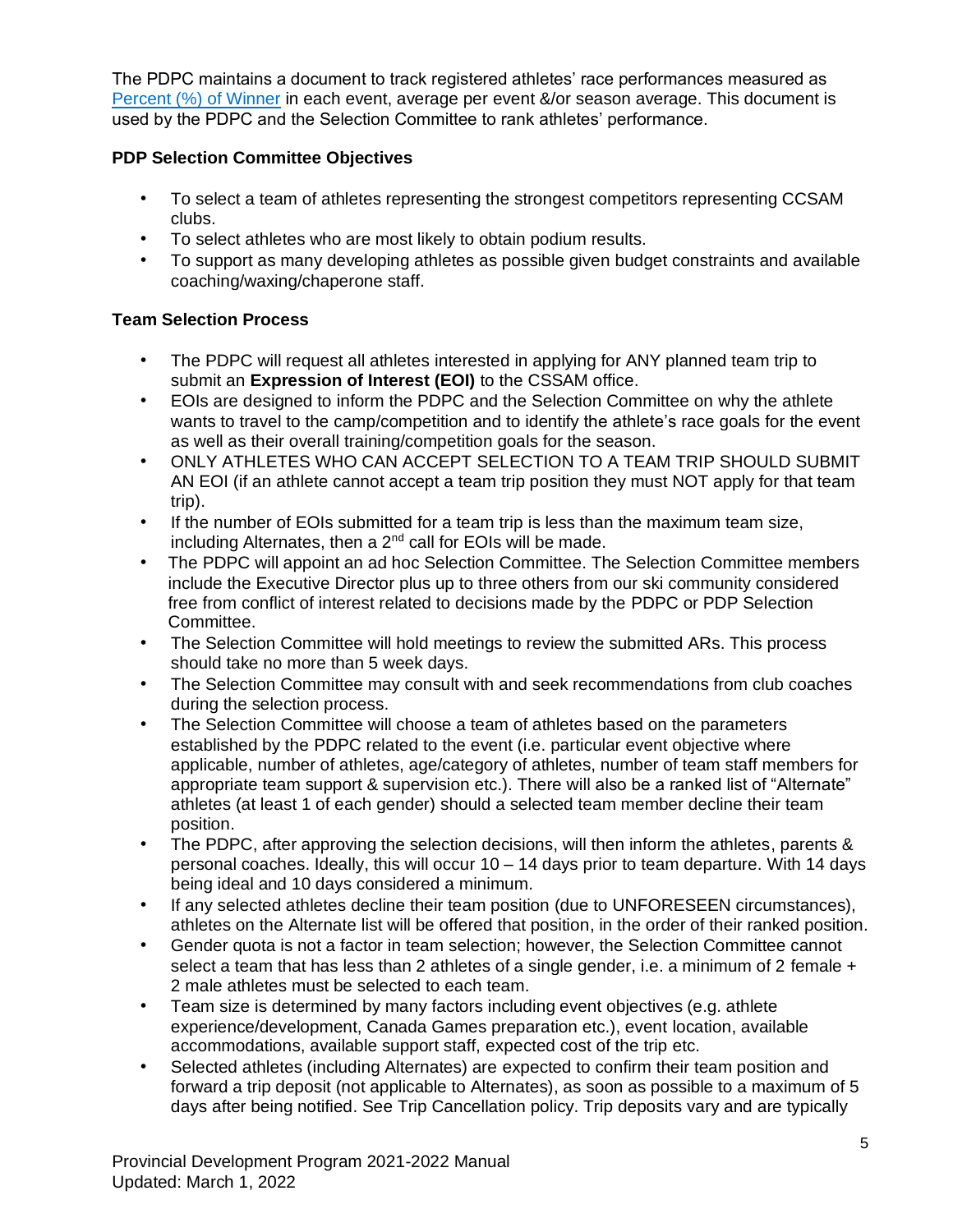the cost of airfare as flights are purchased in advance to reduce expenses as much as possible. The amount of deposit required will be communicated to selected athletes/parents soon after selection announcements.

**• PDPC SELECTION DECISIONS ARE FINAL AND CANNOT BE APPEALED.** 

#### **Expectation & Exceptions**

- Athletes are expected to compete in all CCSAM Provincial Championship races and participate in all Provincial Development Program coordinated training camps wherever possible.
- **Athletes who cannot compete in a race or participate in a camp must explain their absence in writing (email) to the CCSAM Executive Director info@ccsam.ca.**
- Out of Province\* athletes may substitute a local/regional race(s) in lieu of the above. Eligible substitution races must be at least NC Tier 2 &/or competitively comparable to a CCSAM Provincial Championship/MB Cup race. Please contact the Executive Director or a member of the Provincial Development Program Committee for substitution permission.
- In all cases of Individual Sprint format races, it is the athlete's Qualification time that will be assessed.
- In the event a Provincial Championship race or other race identified for team selection purposes is not held as scheduled, the PDPC may identify other races (current &/or prior season) to be used for team selection &/or consider the most current Canada Points List (CPL) ranking of athletes.
- **• Force Majeure**: special consideration may be given to an athlete whose race performance has been affected by short term injury or illness or other circumstances beyond their control. The athlete must notify the Executive Director or a Chair or Co-Chair of the Provincial Development Program Committee to request consideration under this clause.
- See Selection Committee Objectives & Team Selection Process above for more explanation. See also Trip Cancellation policy.

\* Out of Province" athletes are CCSAM club members who are training and racing outside the Manitoba Division while attending University &/or a National Development Centre (NDC) or equivalent.

#### **Athlete Trip Cancellation Policy**

- Athletes applying for selection on a team trip must complete and submit the EOI (Expression of Interest) to CCSAM by the required deadline.
- Once notified. selected athletes must reply to the CCSAM Office with their acceptance of their spot on the team and thereby indicating their commitment to proposed travel and full participation in the training and race activities planned.
- At the time of acceptance, athletes will confirm they have read and are in agreement with this trip cancellation policy.
- A deposit is due at the time of acceptance, payable within 5 days. Payment of remainder of trip fees are invoiced by CCSAM and due at time of receipt.
- All athlete cancellations must be received in writing (email) to CCSAM Executive Director.
- Athlete cancellations are treated as:
	- 1. Medical cancellations:
		- a. Full reimbursement of deposit for cancellations due to medical reasons. Physician note required.
	- 2. Non-medical cancellations:
		- a. Deadlines for non-medical cancellations will vary with each trip and are at the discretion of the PDPC.

Provincial Development Program 2021-2022 Manual Updated: March 1, 2022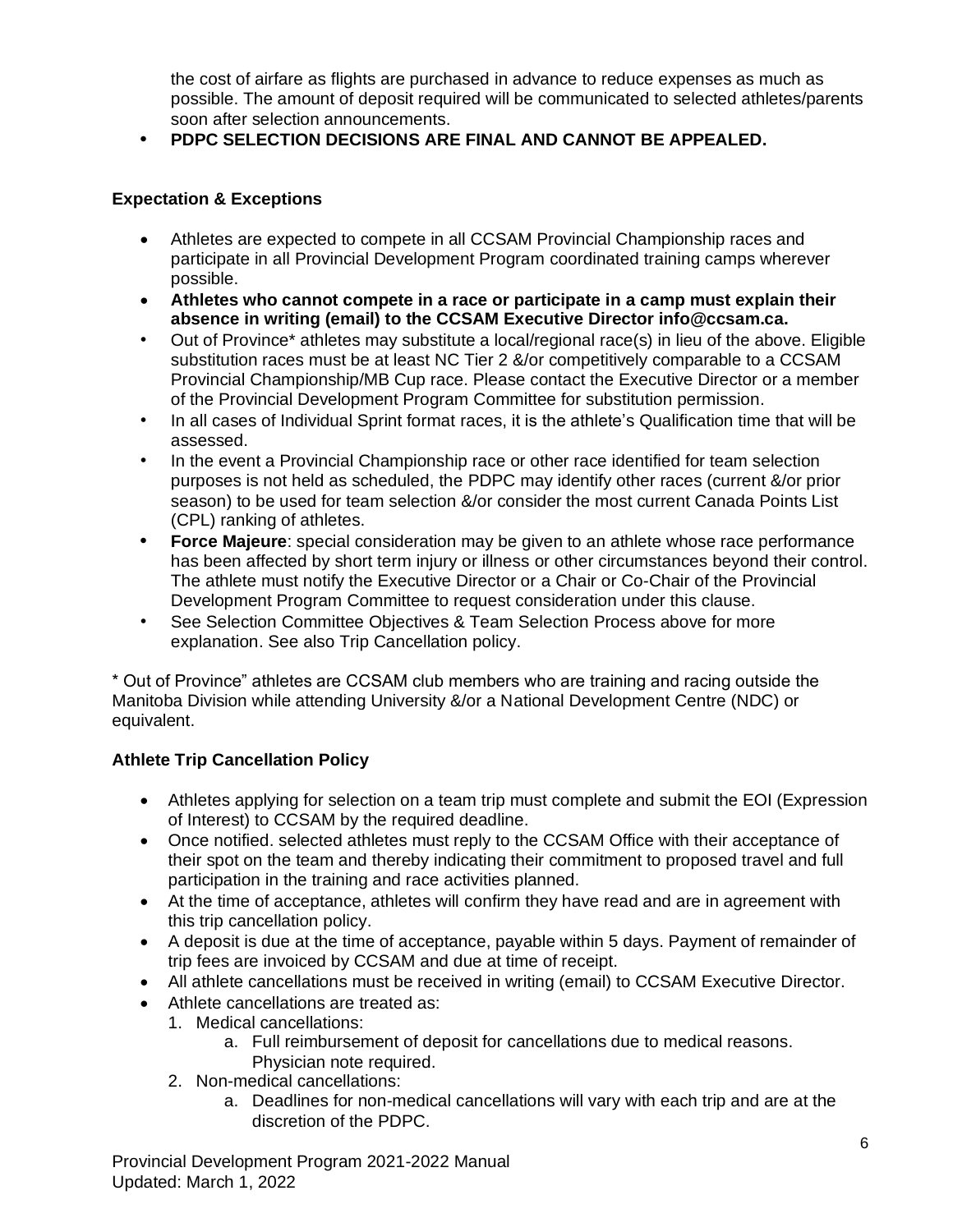- i. If an athlete cancellation is received prior to the deadline, the full deposit is refunded.
- ii. If a cancellation is requested after the deadline, the deposit is not refunded and the entire cost of trip will be due *unless* a suitable Alternate athlete is able to travel as determined by the Selection Committee in which case \$200 from the deposit will be retained and the remainder refunded.

### **PLANNED TEAM TRIPS 2021 – 2022**

#### **EARLY SNOW CAMP / WESTERN CANADA CUPS #1 & #2**

Venue: Sovereign Lake, Vernon, BC Travel dates: November 25<sup>th</sup> – December 6<sup>th</sup>, 2021 (TBC) Expected team size: up to 10 athletes, up to 3 support staff Camp objective: focus on CWG eligible athletes most likely to be selected to the 2023 CWG team. Technique transition to snow from dryland, early snow training & early season race experience.

#### **Athlete Selection Criteria**

- The PDP Committee will invite the top 8 athletes, considering factors such as past performance, club coach recommendation, and CWG 2023 age eligibility.
- Preference given to athletes who have been selected to a team trip in the previous season (2019-2020).
- The PDPC reserves the right to select athletes based on proven past performances and to use past race results, CPL ranking and other means of past performance analysis.
- Athlete maturity and perceived/proven race readiness will also be considered.

#### **NORDIC JUNIOR/U23 TRIALS / ALBERTA CUP**

Venue: Canmore Nordic Centre, AB Travel dates: Jan  $4<sup>th</sup> - 12<sup>th</sup>$ , 2022 TBC Competition dates: Jan  $6<sup>th</sup> - 11<sup>th</sup>$ , 2022 Expected team size: up to 8 athletes plus up to 3 support staff Event objective: To provide a competitive racing opportunity for our performance athletes in the U18 – U23 age categories.

#### **Athlete Selection Criteria**

The PDPC Selection Committee will consider the following:

- Performance results as published in the [% of winner online spreadsheet](https://docs.google.com/spreadsheets/d/1HDAsPTj_ZeEWqLAgeJn3v04fuBWJ3s4EJhJSHuiKZow/edit?usp=sharing) as on: **December 19, 2021**
- Selection will be based on athlete's placing in their respective age groupings.
- The PDPC reserves the right to select athletes based on proven past performances and to use past race results, CPL ranking and other means of past performance analysis.
- Identified selection races may be relocated based on snow conditions.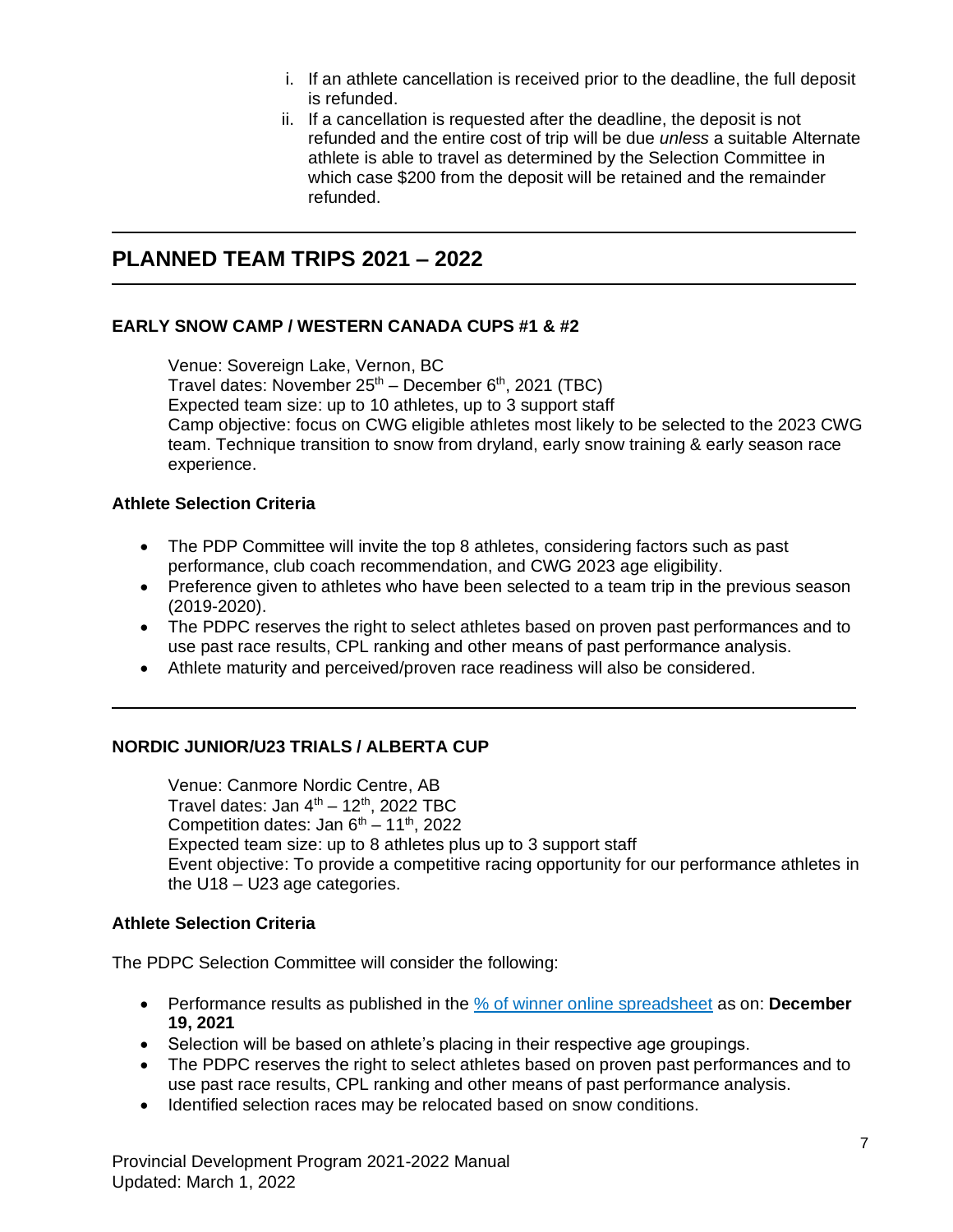• Athlete maturity and perceived/proven race readiness may also be considered.

#### **ONTARIO CUP – THUNDER BAY**

Venue: Lappe Nordic, Thunder Bay, ON Travel dates: Jan 27 – 31, 2022 Competition dates: Jan 28 – 30, 2022 Expected team size: up to 15 athletes plus up to 5 support staff Event objective: To provide a competitive race opportunity for our performance athletes and a development opportunity to introduce athletes to a race event outside of home province.

#### **Athlete Selection Criteria**

The PDPC Selection Committee will consider the following:

- Performance results as published in the [% of winner online spreadsheet](https://docs.google.com/spreadsheets/d/1HDAsPTj_ZeEWqLAgeJn3v04fuBWJ3s4EJhJSHuiKZow/edit?usp=sharing) as on: **January 9, 2022**
- Selection will be based on athlete's placing in their respective race categories.
- At least 4 of each gender will be selected.
- The Selection Committee will endeavor to select athletes across a broad range of race categories starting with  $2^{nd}$  year U14.
- U14 aged athletes may apply; however, the PDPC & Selection Committees recognize the LTAD recommendation that U14 aged athletes should travel to only 1 PDP team trip per season.
- The PDPC reserves the right to select athletes based on proven past performances and to use past race results, CPL ranking and other means of past performance analysis.
- Identified selection races may be relocated based on snow conditions.
- Athlete maturity and perceived/proven race readiness may also be considered.

#### **CANADIAN NATIONAL CHAMPIONSHIPS**

Venue: Whistler, BC Travel dates: tentative March  $18<sup>th</sup> - 28<sup>th</sup>$ , 2022 TBC Competition dates: March  $20^{th} - 27^{th}$ , 2022 Expected team size: up to 12 athletes and 4 support staff

#### **Athlete Selection Criteria**

The PDPC Selection Committee will consider the following:

- Performance results as published in the [% of winner online spreadsheet](https://docs.google.com/spreadsheets/d/1HDAsPTj_ZeEWqLAgeJn3v04fuBWJ3s4EJhJSHuiKZow/edit?usp=sharing) as on: **February 13, 2022**
- Results as a percentage of winner's time in all the eligible races including eligible Manitoba Cups, Provincial Championships, Canada Cups etc. as recorded in % of winner document.
- Athletes racing in the U14 race category are not eligible for National Championships.
- The PDPC reserves the right to select athletes based on proven past performances and to use past race results, CPL ranking and other means of past performance analysis.
- Identified selection races may be relocated based on snow conditions.
- Athlete maturity and perceived/proven race readiness may also be considered.

Provincial Development Program 2021-2022 Manual Updated: March 1, 2022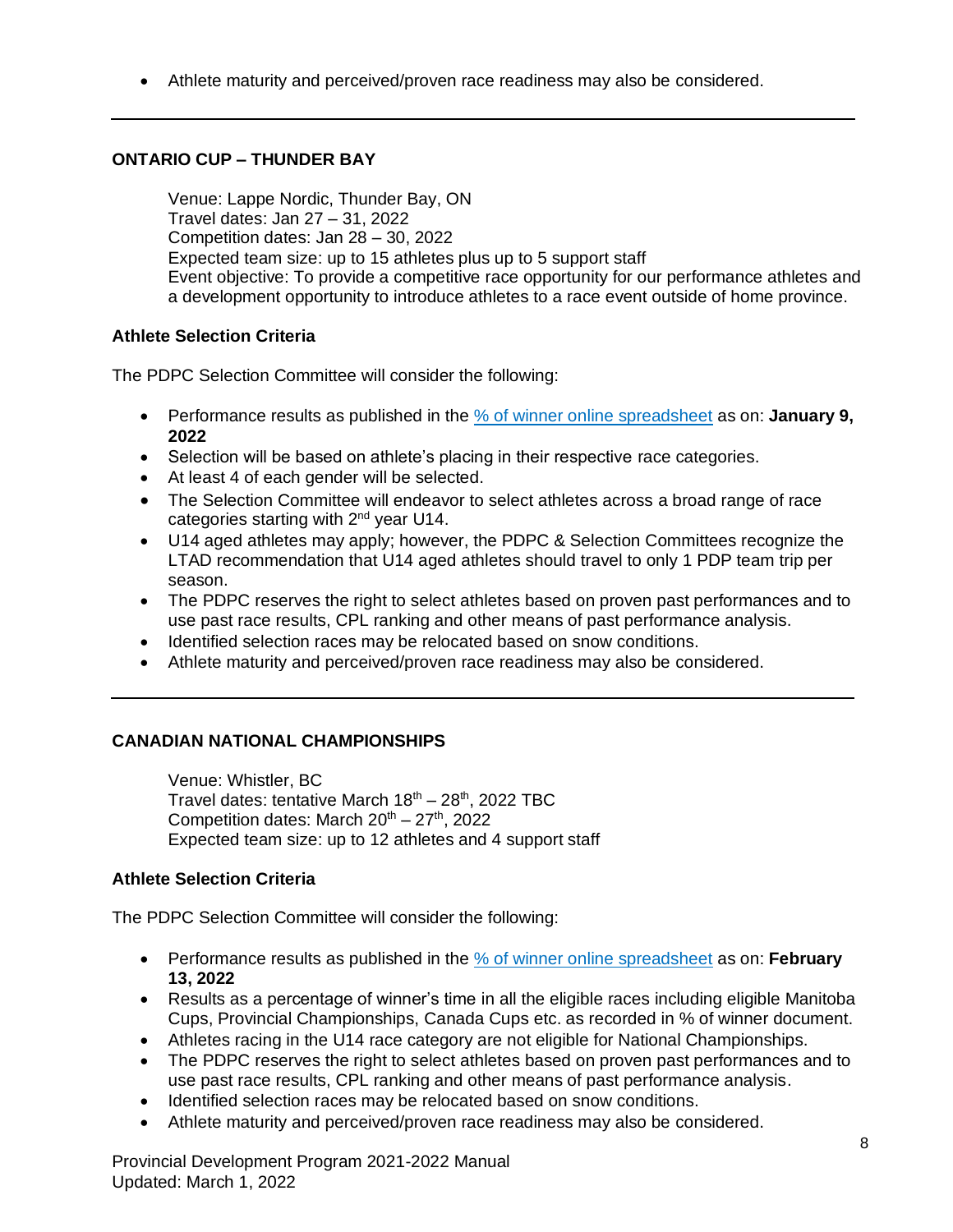# **COACH SELECTION CRITERIA**

When selecting team coaches the PDPC will consider the following:

- Prior coaching experience (demonstrated abilities)
- NCCP Certification level attained & workshops completed
- Attendance at CCSAM sanctioned events
- Athletes selected
- Compliance with CCSAM Coaching related policies (see Safe Sport section) and NC Minimum Mandatory Coaching Qualifications
- Emergency or Standard First Aid certification
- Respect in Sport certification

Wherever possible, one or more Apprentice Coach positions may be offered to a developing coach that has not previously been on a CCSAM coordinated team trip.

### **BONUS TRAVEL FUNDING – Medals**

If an athlete wins a medal in a Regional or Canadian Championship race, they are eligible for a "medal bonus" to use toward offsetting travel related expenses:

| Medal         | Westerns / Easterns | <b>Nationals</b> |
|---------------|---------------------|------------------|
| Gold          | \$325               | \$750            |
| Silver        | \$250               | \$500            |
| <b>Bronze</b> | \$175               | \$250            |

To be eligible for the Easterns / Westerns bonus funding, there must be at least 10 athletes in the race with representation from at least 4 Provinces / Territories.

To be eligible for the Nationals bonus funding, there must be at least 15 athletes in the race with representation from at least 5 Provinces / Territories.

For **Para athletes** to be eligible for the bonus travel funding, there must be at least 5 athletes in the race with representation from at least 3 Provinces / Territories.

An athlete may only earn one medal bonus per Championship event.

# **OUT OF PROVINCE ATHLETES**

CCSAM is committed to supporting our Manitoba Division athletes throughout their cross country ski careers wherever they may reside or attend school. This support may continue as long as an athlete is allowed to remain a member of a CCSAM club. In most cases, an athlete may be a team member on a National Development Centre (or equivalent) as well as a club member in their home club.

CCSAM financial support for an out-of-province athlete may continue as long as that athlete continues to perform at a competitive level consistent with an athlete aspiring to NC National team selection.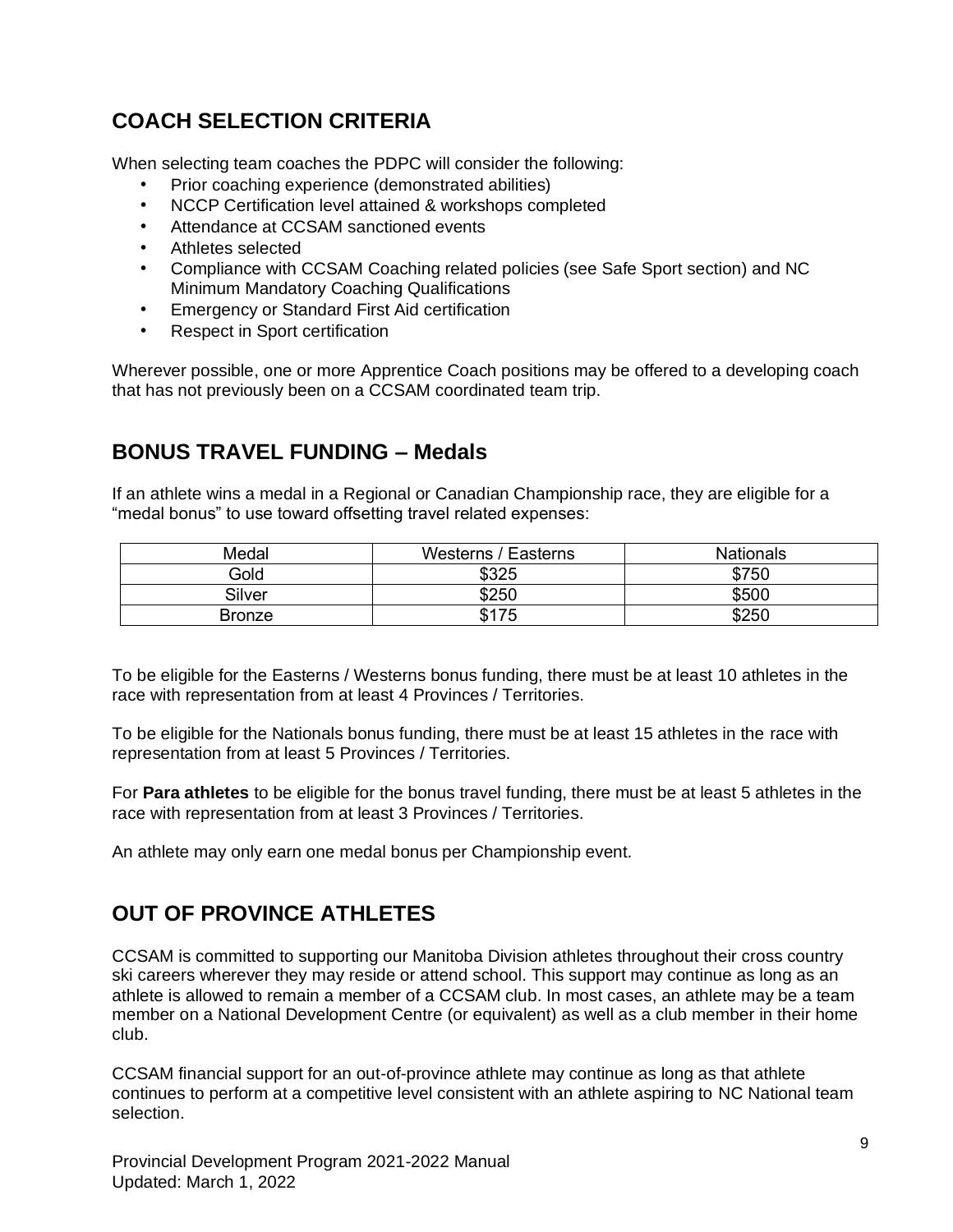Athletes must be registered and appear in the race results as a member of their Manitoba club (as well as their NDC team).

### **UNIFORM**

All selected athletes must wear the race suit of their CCSAM club, their University team or NDC team during competition.

### **COACH TRAVEL GRANT** (for approved events)

The Coach Travel Grant is intended to help offset travel/accommodation expenses incurred by coaches of PDP registered athletes independently attending approved events with their athlete(s).

PDPC pre-approval is required and a request along with a proposed budget must be submitted to the CCSAM Office at least three weeks in advance of the trip.

Funding is based on many factors such as: budget limitations, the number of athletes planning to attend, distance to travel, etc.

Coaches may apply to receive \$125 in funding for each PDP registered athlete the coach will be supporting at the event. Maximum grant per coach per season is \$500.

The total amount available in this grant program is finite and will be awarded on a first come first served basis. **Requests for grants should be submitted to the PDPC by December 1st**

# **ATHLETE TESTING**

Athletes placing in the top 10 at Nationals in their birth year, either in individual races or in aggregate placing for birth year, will be funded for 3 testing sessions per year. This testing may include V02 max and/or lactate testing.

Funding for other services such as strength training etc. may be available in the future. Our long term Sport Performance plan is currently under review. The PDPC will soon create a sustainable policy for individual &/or club funding.

# **CCSAM NO FLUORO WAXING PROTOCOL**

CCSAM respectfully requests ALL athletes, coaches, wax technicians and parents to abide by a self-governed protocol while waxing skis for all CCSAM-sanctioned events.

This is an outright ban on fluorinated waxes.

This protocol applies to ALL local, regional and provincial events taking place in Manitoba (and in all Nordiq Canada &/or FIS sanctioned competitions when applicable).

This protocol is applicable to ALL age and race categories.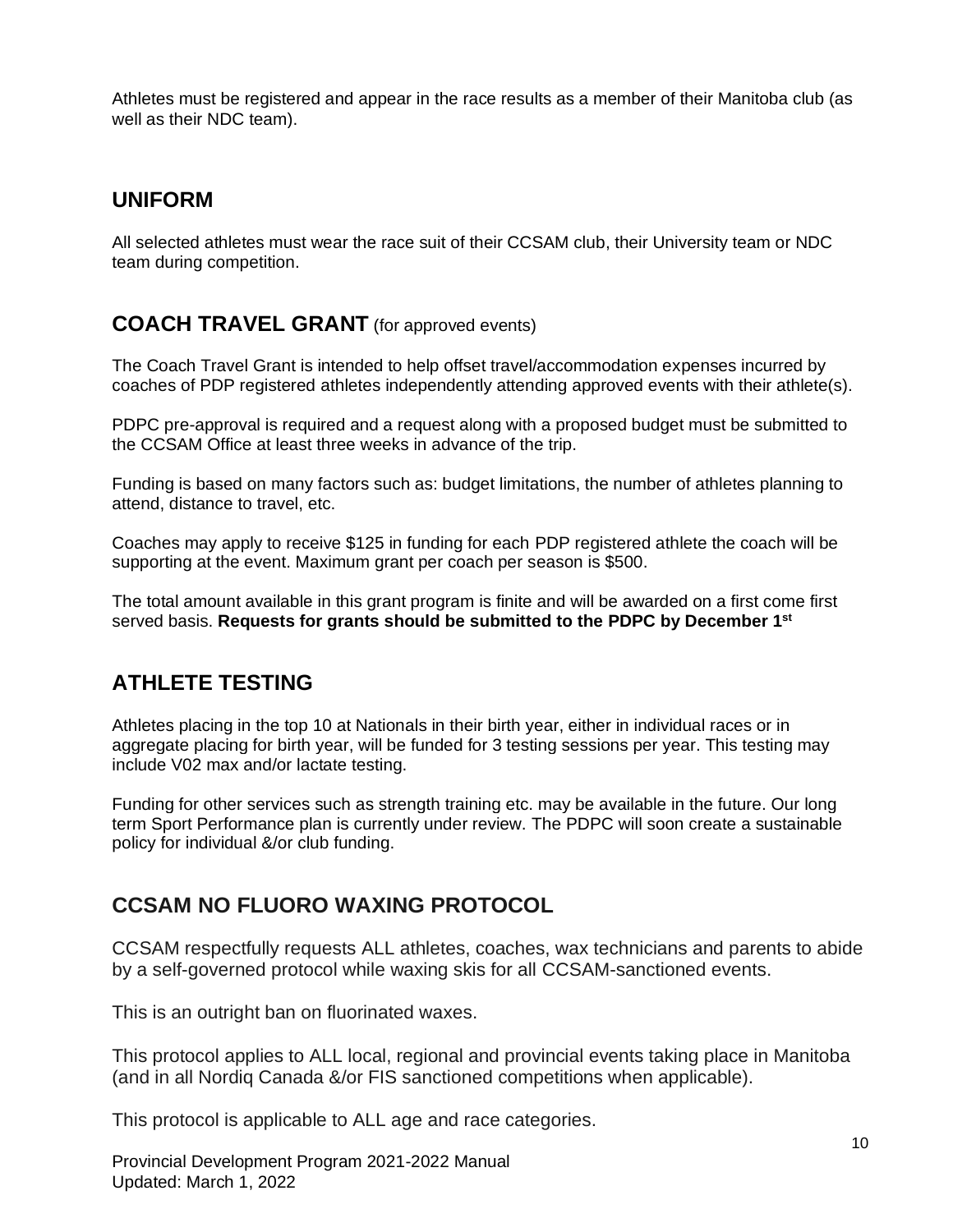The adherence to this protocol is self-governed and is the responsibility of the athletes, coaches, parents and wax technicians.

# **PARA NORDIC PROGRAM**

The term Para Nordic refers to individuals with a visual and or physical impairment. Wherever possible, participants with a disability are included in the CCSAM Provincial Development Program. Ski clubs are encouraged to provide inclusive programs and skill development training through the various ages and stages of athlete development. Each club has the discretion to include individuals who present with additional cognitive impairments. It is recommended that ski clubs have trained coaches in the AWAD (Athletes with a Disability) coaching modules. Ski clubs are encouraged to promote and include Para Nordic participants in local and national race opportunities.

# **Para Nordic Funding**

Each club is encouraged to apply for federal and provincial funding/grants for their Para Nordic programs. These grants assist with equipment purchases and or other specific initiatives designated by the club, e.g. athlete travel and training and/or coach/guide training etc.

#### **Para Nordic Subsidy**

Travel/equipment subsidy will be reviewed annually and the maximum amount of subsidy available from the Provincial Development Program is 50% of travel/accommodation for only one event per year.

This amount may vary annually dependent on available funds. It is up to the individual and or club to review their own personal contributions to their athlete development. Various grants & scholarships are available to assist athletes at this high level.

### **Para Nordic Provincial Development Program**

Participants identified as Para Nordic skiers will be asked to submit a letter indicating that he/she wants to be considered for the Provincial Development Program.

#### **Guidelines for Para Provincial Development Program:**

- Membership with a CCSAM registered ski club;
- Letter of intention with indication of attendance at local races, camps, practice sessions etc.
- Indication of equipment needs, if any, and or financial assistance to attend camps, races, coaching fees etc.

#### **Para Nordic National Team Identification**

If an athlete is identified and asked to attend a national team development camp or event, available subsidy will be reviewed on an individual basis and dependent on provincial sport funding and or other available funds.

The Provincial Development Program Committee asks the athlete to submit a letter indicating dates, confirmation from National Team coach or co-coordinator and breakdown of expenses.